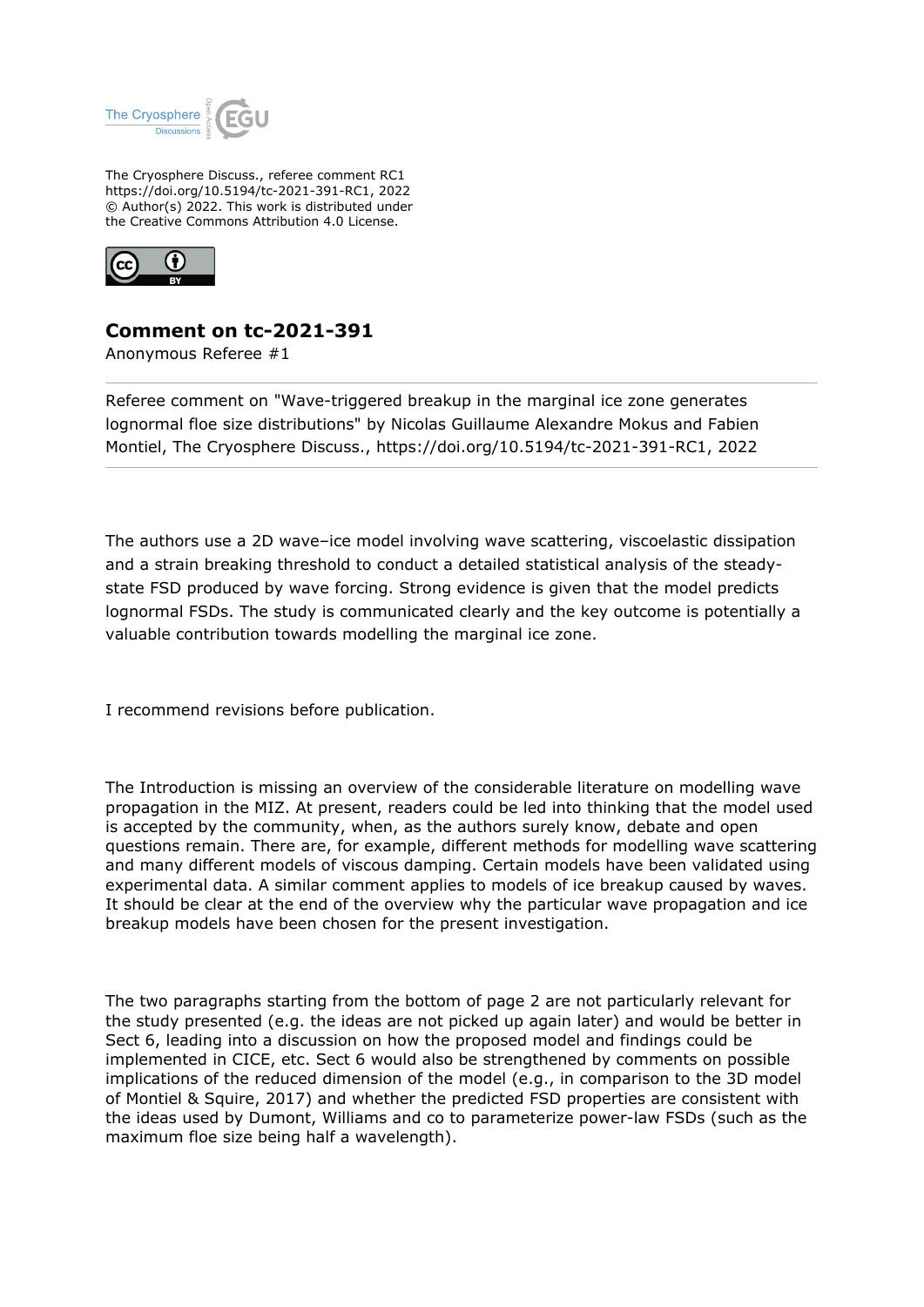At the beginning of Sect 5.1, the move from monochromatic to polychromatic forcing requires more explanation and justification. Presumably the definition of the FSD for polychromatic forcing in equation (23) is computationally efficient, but is it representative of the ensemble average FSD created by (random) irregular wave forcing that obeys the prescribed spectrum? Can examples be given to demonstrate this? Better understanding of this aspect of the model will improve interpretation of the results. Incidentally, I was unable to find f L and tilde ${f}$ . L when scanning back through the paper at this point. Perhaps the latter could be introduced in Sect 2.

A title that indicates the scope of the study would be better, e.g. *Model predictions of lognormal floe size distributions in the marginal ice zone caused by wave forcing*

Minor:

25: *With thinner and weaker first-year ice becoming dominant in the Arctic*

28: Elaborate on the sentence starting *The individual description.*

55: The sentence on short time scales for breakup appears to contradict the steady state model assumption.

Sec 3.1: Similar wave scattering models should be referenced at the beginning of the section [1,2, etc], and any notable differences identified.

149: *travelling and evanescent …*

170: For completeness, say that the complex roots can become purely imaginary for high frequencies and/or thick ice.

178: I think the phases are used to *normalize* rather than *cancel out* the exponential terms*.*

Eqn (13): Replace the full stop with a comma.